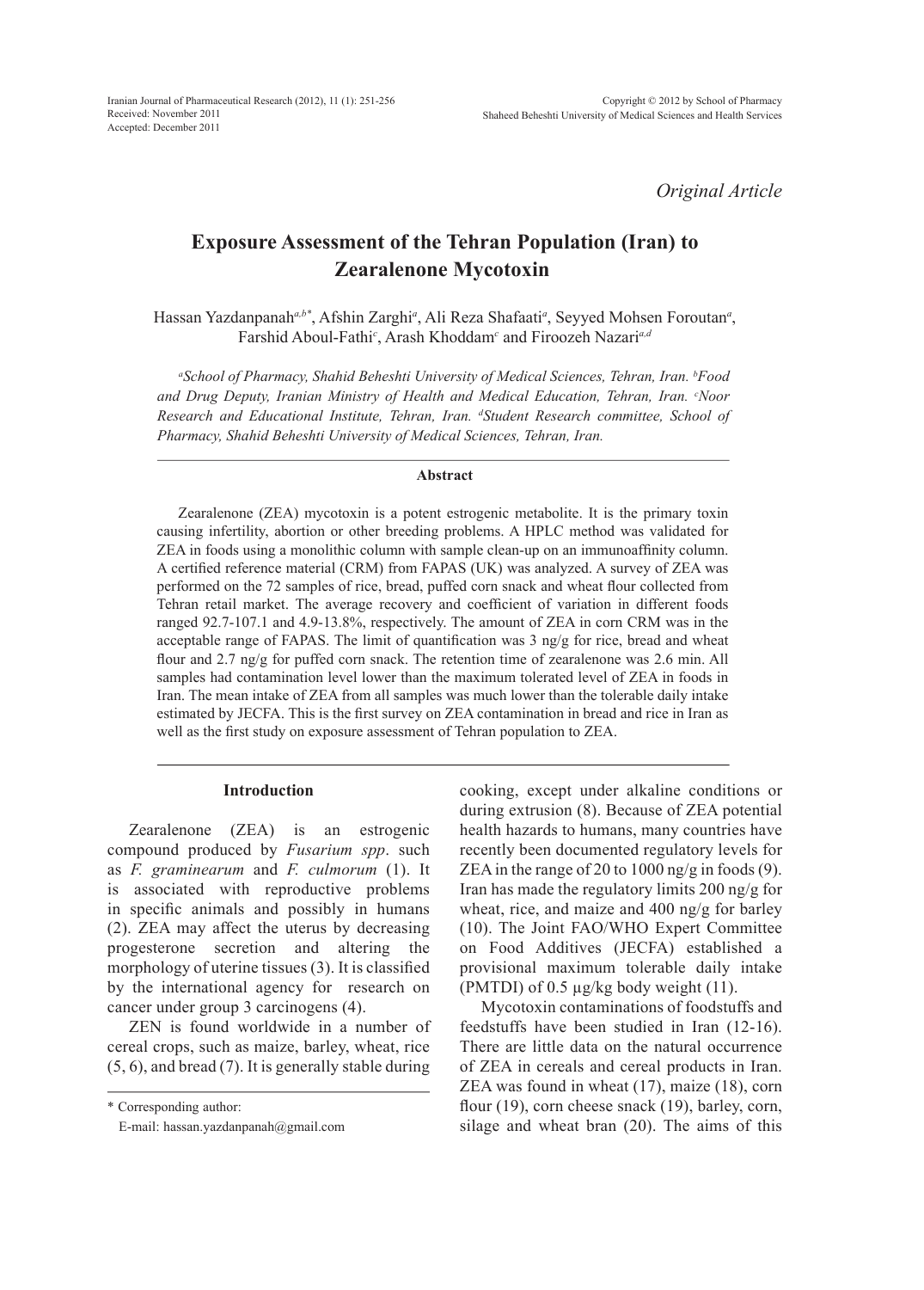study were determination of ZEA in different food samples collected from Tehran retail markets and to estimation of ZEA intake by the Tehran population.

### **Experimental**

All reagents were of analytical grade. Solvents used for the experiments were of either HPLC or analytical grade. The standard of ZEA was purchased from Sigma-Aldrich. The IAC EASI-EXTRACT® ZEARALENONE immunoaffinity column for ZEA was purchased from R-Biopharm Company, UK. The chromatographic apparatus consisted of a model Wellchrom K-1001 pump, a model Rheodyne 7125 injector and a model RF10AXL fluorescence detector connected to a model Eurochrom 2000 integrator, all from Knauer (Berlin, Germany). The separation was performed on Chromolith Performance (RP-18e,  $100 \times 4.6$  mm) column from Merck (Darmstadt, Germany).

## *Sampling and sample preparation*

Samples (rice, bread, wheat flour and puffed corn snack) were collected from various sales outlets in nine geographic zones in Tehran, Iran, according to the sampling plan for official control of mycotoxins in food (21). All samples were finely grounded by mill and subsamples stored in freezer at -32ºc until analysis.

## *Preparation of ZEA standard*

Stock, intermediate and working standard solutions of ZEA were prepared in acetonitrile. After preparation of standard solution of ZEA (10 µg/mL), the concentration was determined using UV spectrophotometer in 274 nm. This standard was used to prepare spiking solutions and working standards of ZEA for HPLC analysis.

## *Method*

The method used for ZEA extraction from samples and the chromatographic conditions were based on the European Standard, CEN/TC 275 with some modifications (22). Twenty grams of samples including rice, bread, and wheat flour samples were extracted for 1 h with acetonitrile 90% (100 mL). Puffed corn snack samples (20 g) were extracted with 100 mL acetonitrile 84% for 1 h. After filtering, 15 mL of the filtrate was diluted with 85 phosphate buffer saline (PBS) and filtered through a glass microfiber filter. After conditioning the column with 20 mL PBS, 50 mL diluted and filtered extracted was passed through immunoaffinity column at a flow rate of about 2-3 mL/min. Finally, the column was rinsed with 20 mL deionized water at the same flow rate and dried with a gentle vacuum. For ZEA elution from the column, a portion of 1.5 mL HPLC grade acetonitrile was passed through the column and then diluted with 3 mL deionized water. Finally,  $100 \mu L$  of the final solution was injected into HPLC.

For all samples, separation was performed on a monolithic column  $(100 \times 4.6 \text{ mm})$  using a HPLC system equipped with a fluorescence detector. Mobile phase was acetonitrile-water (55:45) with a flow rate of 1.5 mL/min. The fluorescence detector was operated at excitation wavelength of 275 nm and emission wavelength of 450 nm.

## *Method validation*

To evaluate the reliability of the results, in addition to apply regular validation assessment to the developed method, internal quality control experiments were also performed. Recovery experiments were performed for determination of accuracy and precision of the method using blank rice, bread, puffed corn snack and wheat flour samples spiked at three ZEA levels (100, 200, 400 ng/g). In each working day, a blank and a spiked sample were also analyzed. According to the recovery values, ZEA levels were corrected for recoveries. In addition, a certified reference material (CRM) from FAPAS (UK) was also analyzed.

## **Result and Discussion**

# *Method validation*

The method was validated in terms of linearity, limit of detection (LOD, limit of quantification (LOQ), selectivity, precision and accuracy. The method was satisfactory in terms of selectivity as an IAC was applied for purification of ZEA which eliminated false positive results caused by interfering materials. Typical chromatograms obtained for ZEA are shown in Figure 1. The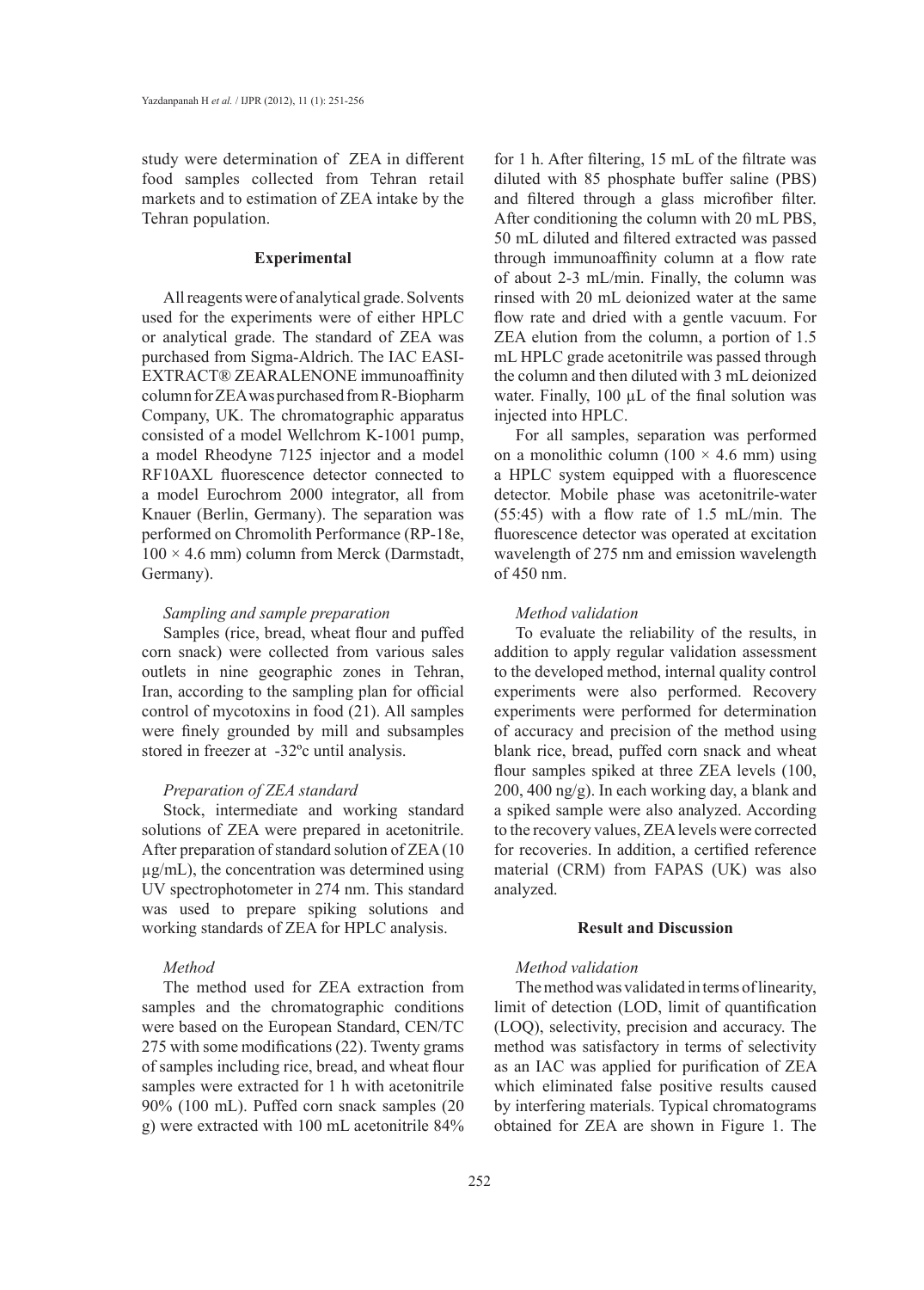

**Figure1.** HPLC chromatograms of a: ZEA in corn CRM (313 ng/g) and b: ZEN standard (100 ng/mL).

retention time of ZEA was very short (2.6 min).

Calibration curves were constructed using seven standards at the range of 14-1100 ng/g for puffed corn snack and 15 to 1200 ng/g for the other samples, with  $r^2 > 0.997$ . Recovery experiments were performed for determination of accuracy and precision of the method using blank rice, bread, puffed corn snack and wheat flour samples spiked at three ZEA levels (100, 200, 400 ng/g). Results of the mean recovery and coefficient of variation (triplicate measurements) on all foods are shown in Table 1.

The mean recovery and coefficient of variation in different foods ranged 92.7-107.1% and 4.9-13.8%, respectively (Table 1). These values fall well within EU method performance criteria for ZEA analysis (21). The concentration of ZEA in corn CRM was 379.4 ng/g, which was in the acceptable range of FAPAS Scheme (170-385 ng/g), confirming the accuracy of the analytical method. LOQ, signal-to-noise ratio (s/n) of 9:1 and LOD s/n 3:1 in rice, bread and wheat flour samples were 3 ng/g and 1 ng/g, respectively. For puffed corn snack, LOQ and LOD were 2.7 ng/g and 0.9 ng/g, respectively.

# *Occurrence of ZEA in various foods*

This is the first study on the occurrence

| <b>Sample</b>            | Spiking level (ng/g)   | Recovery $(\% )$ | $RSD_r$ (%) |
|--------------------------|------------------------|------------------|-------------|
| Rice                     | 100                    | 93.4             | 17.8        |
|                          | 200                    | 95.6             | 14.5        |
|                          | 400                    | 106.1            | 9.1         |
|                          | Mean recovery $\pm$ SD | $98.4 \pm 6.8$   | 13.8        |
| <b>Bread</b>             | 100                    | 97.8             | 8.1         |
|                          | 200                    | 116              | 6.1         |
|                          | 400                    | 107.5            | 5.8         |
|                          | Mean recovery $\pm$ SD | $107.1 \pm 9.1$  | 6.7         |
| <b>Puffed corn snack</b> | 100                    | 104              | 7.6         |
|                          | 200                    | 106.8            | 4.7         |
|                          | 400                    | 109              | 2.4         |
|                          | Mean recovery $\pm$ SD | $106.6 \pm 2.5$  | 4.9         |
| Wheat flour              | 100                    | 95               | 12.1        |
|                          | 200                    | 96.3             | 5.3         |
|                          | 400                    | 87               | 8.6         |
|                          | Mean recovery $\pm$ SD | $92.8 \pm 5.0$   | 8.7         |

**Table 1.** Accuracy and precision of zearalenone analytical method in different foods  $(n = 3)$ .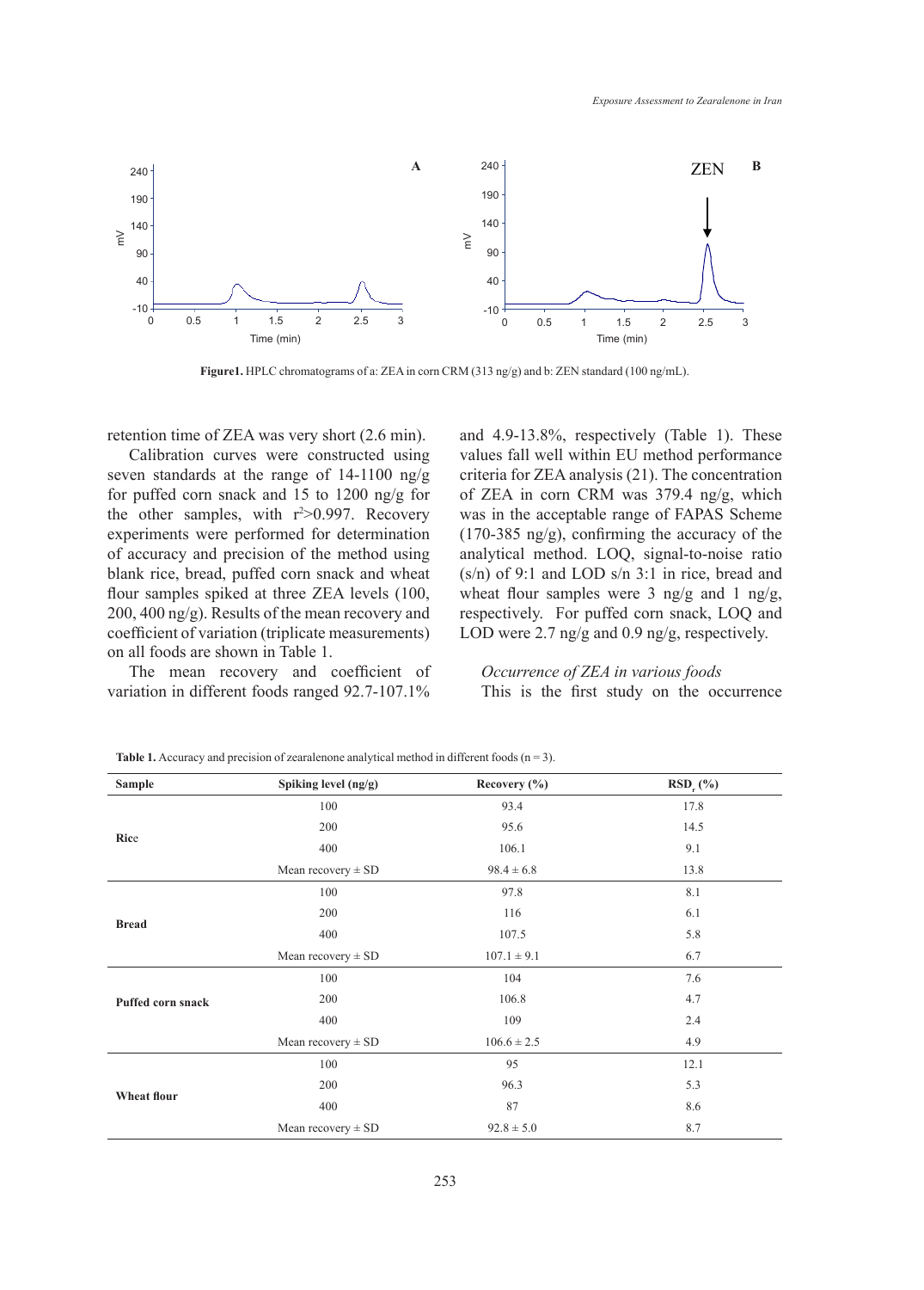| <b>Samples</b>                 | Numbers of samples in the range $(ng/g)$ |           |            |  |
|--------------------------------|------------------------------------------|-----------|------------|--|
|                                | $\leq$ LOQa, b                           | $3 - 200$ | $\geq 200$ |  |
| Rice                           | 18                                       | ۰         | $\sim$     |  |
| <b>Bread</b>                   | 18                                       | ۰         | ۰          |  |
| Wheat flour                    | 18                                       | ۰         | ۰          |  |
| Puffed corn snack <sup>c</sup> | 18                                       |           |            |  |

**Table 2.** Natural occurrence of ZEA in rice, bread, puffed corn snack and wheat flour samples marketed in Tehran, Iran.

a LOQ for Puffed corn snack: 2.7 ng/g. <sup>b</sup> LOQ for Rice, Bread, and Wheat flour: 3 ng/g.

of ZEA in rice and bread in Iran. No ZEA contamination was observed in any of these samples (Table 2).

There is little data on ZEA contamination in wheat in Iran. Karimi-Osboo reported that 15 out of 175 wheat samples (8.6%) from Golestan Province were positive for ZEA at a mean level of 72 ng/g. The range of contamination was 39- 104 ng/g (17). In our study, the level of ZEA in all wheat flour samples was lower than ZEA MTL in Iran (Table 2) and was in agreement with Rashedi's report in which no ZEA was detected in 14 wheat bran samples (20).

There is little data on ZEA contamination in corn in Iran. Hadiani et al. analysed forty preharvested maize samples from the Mazandaran province, and found 3 of 40 (7.5%) samples contained ZEA in the range  $100 - 212$ ng/g with a mean of 141 ng/g (18). Oveisi determined ZEA in 38 corn flour and cheese snack samples. The mean of contamination was 377 ng/g and 832 ng/g in corn flour and cheese snack samples, respectively (19). Rashedi reported that 25% of corn samples were contaminated to ZEA (20). Nuryono *et al*.(2005) determined ZEA in Indonesian maize-based food and feed samples. Twenty-five out of 89 samples were contaminated in a range from  $6.9$ to 589 ng  $/g$  (23). In Spain, the incidence of ZEA in 25 corn-based food samples was 44 % and the level ranged from 34-216 ng/g (24). In our survey, ZEA was not found in any of puffed corn snack samples (Table 2).

## *Estimation of dietary intake of ZEA*

This is the first study on exposure assessment of Tehran population to ZEA. Exposure to mycotoxins for each type of food depends on the mycotoxins concentration in food and the

amount of food consumed. In this study, the consumption rates of rice and bread were based on a consumption survey performed in Iran since 2001-2003 (25). Average consumptions of rice and bread are 107 g and 286 g per day per person, respectively. Average consumption of wheat flour is 416 g per day per person (26). There is no data of puffed corn snack consumption in Iran so we assumed a package (65 g) per day as mean daily consumption. As all samples had ZEA contamination below LOQ, the ZEN level of non-contaminated samples were replaced by half the LOQ. The average body weight for adults was assumed 70 kg. In our study, estimated daily intakes of ZEA from rice, bread, wheat flour and puffed corn snack consumption was 0.002, 0.006, 0.003 and 0.001 µg/kg bw/day, respectively (Table 3). The total intake of ZEA from all samples consumption was 0.012  $\mu$ g/kg bw/ day and it was much lower than the PMTDI estimated by JECFA  $(0.5 \text{ }\mu\text{g/kg} \text{ }})$  bw/day), indicating there is no health risk for consumers at these levels of contamination. In Taiwan, ZEA was detected in four out of 26 samples ranging from 7.9 to 9.0 ng/g  $(27)$ . The dietary intakes of ZEA for male and female adults were 0.00297 and 0.00478 μg/kg bw/day, respectively. The ZEA dietary intakes for the Swiss population was estimated to be  $\leq 0.02$ μg/kg bw/day (28). The mean dietary exposure in French population was estimated at 33 ng/kg bw/day and the 95<sup>th</sup> percentile dietary exposure at 70 ng/kg bw/day (29). In 2003, the Scientific Cooperation on Questions Relating to Food (SCOOP) estimated the dietary exposure to ZEA in the European population. The mean daily dietary exposure in adult was estimated 4 to 29 ng/kg bw/day (30). Our results were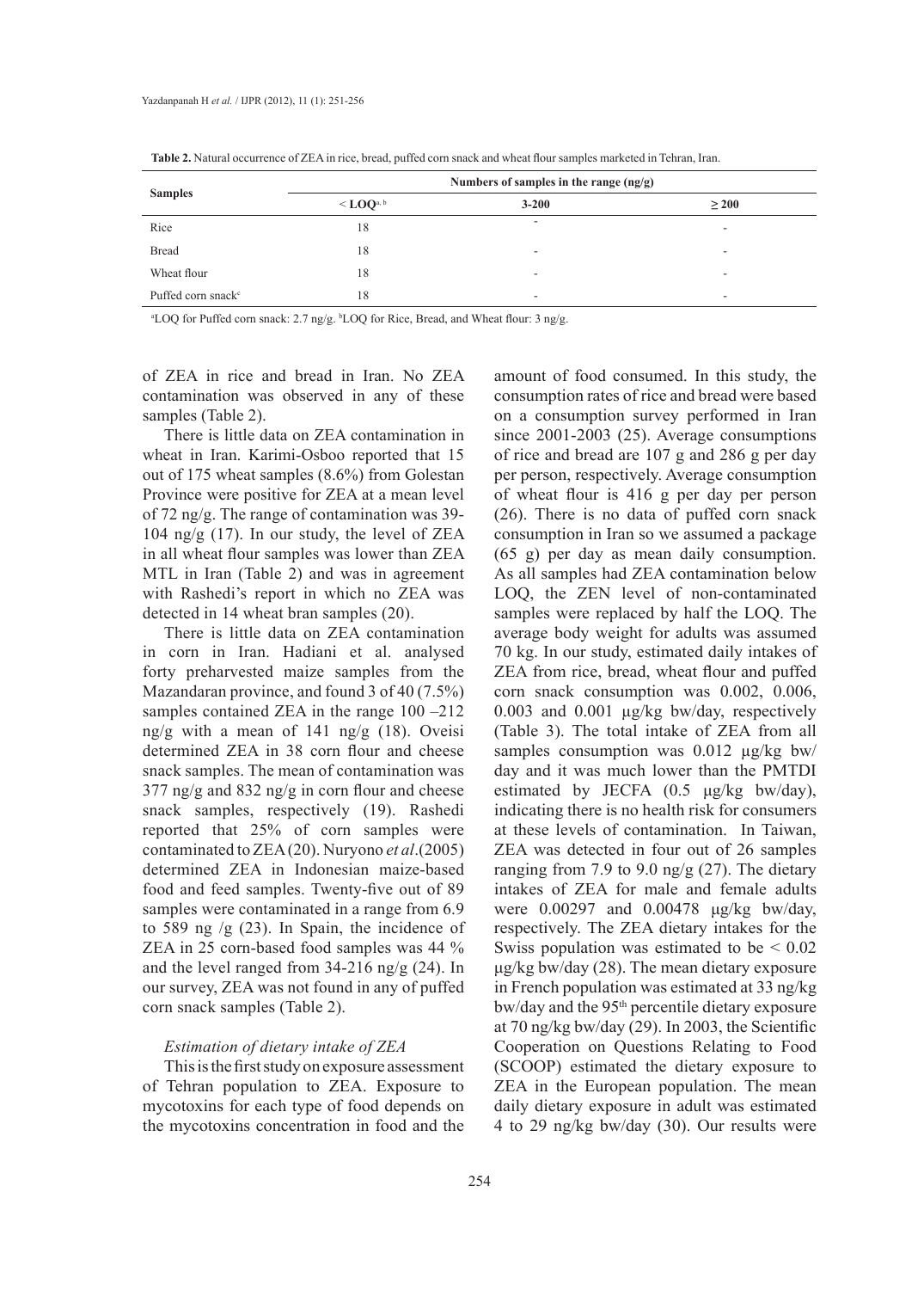| population, Iran. |                 |                                                |  |
|-------------------|-----------------|------------------------------------------------|--|
| <b>Samples</b>    | Mean $a$ (ng/g) | Daily intake ( $\mu$ g/kg bw/day) <sup>b</sup> |  |
| Dias              |                 | 0.002                                          |  |

Table 3. Estimated daily intake of ZEA ( $\mu$ g/kg bw/day) from rice, bread, wheat flour and puffed corn snack consumption in Tehran

| <b>Samples</b>                 | Mean $a$ (ng/g) | Daily intake ( $\mu$ g/kg bw/day) <sup>b</sup> |  |
|--------------------------------|-----------------|------------------------------------------------|--|
| Rice                           | 1.50            | 0.002                                          |  |
| <b>Bread</b>                   | 1.50            | 0.006                                          |  |
| Wheat flour                    | 1.50            | 0.003                                          |  |
| Puffed corn snack <sup>c</sup> | 1.35            | 0.001                                          |  |

a: Mean of all samples; ZEN level of non-contaminated samples were replaced by half the LOQ. b: Body weight (bw) for adults is assumed 70 kg . c: Mean weight of 65 g is assumed for each package.

in agreement with abovementioned reports in which estimated daily intakes of ZEA was much lower than the PMTDI estimated by JECFA (0.5 μg/kg bw/day) (Table 3).

### **Conclusion**

Although in this survey, no ZEA contamination was observed in any food samples, considering the high consumption and/or importance of these foods in Iran, more surveys are recommended. In this study which is the first one on exposure assessment of Tehran population to ZEA, no health risk for consumers were detected at these levels of contamination.

## **Acknowledgments**

This study was part of a national project entitled as "Mycotoxin contamination of foods in Tehran, Iran" which financially supported by Food and Drug Organization, Iranian Ministry of Health and Medical Education (grant No. D/12776). Part of this study was done by Dr A. Khoddam. The authors wish to thank Noor Research and Educational Institute, Tehran, I.R. Iran, for their great assistance.

#### **References**

- Yazar S and Omurtag G Z. Fumonisins, trichothecenes (1) and zearalenone in cereals. *Int. J. Mol. Sci.* (2008) 9: 2062-2090.
- Wood GE. Mycotoxins in foods and feeds in the (2) United States*. J. Anim. Sci.* (1992) 70: 3941-3949.
- Etienne M and Dourmad J Y. Effects of zearalenone or (3) glucosinolates in the diet on reproduction in sows: a review. *Livest. Prod. Sci.* (1994) 40: 99-113.
- IARC. *IARC Monographs on the Evaluation of*  (4) *Carcinogenic Risks to Humans: Some Naturally Occurring Substances: Food Items and Constituents,*

*Heterocyclic Aromatic Amines and Mycotoxins*. Vol. 56. IARC, France (1993) 523. ISBN 92 832 1256 8

- (5) Kuiper-Goodman T, Scott PM, and Watanabe H. Risk assessment of the mycotoxin zearalenone. *Reg. Toxicol. Pharmacol*. (1987) 7: 253-306.
- Tanaka T, Hasegawa A, Yamamoto S, Lee US, Sugiura, (6) Y and Ueno Y. Worldwide contamination of cereals by the *Fusarium* mycotoxins, nivalenol, deoxynivalenol, and zearalenone: survey of 19 countries*. J. Agric. Food Chem*. (1988) 36: 979-983.
- (7) Aziz NH, Attia ES and Farag SA. Effect of gammairradiation on the natural occurrence of *Fusarium* mycotoxins in wheat, flour and bread. *Nahrung*. (1997) 41, 34-37.
- European Food Safety Authority. Scientific opinion on (8) the risks for public health related to the presence of zearalenone in food, EFSA panel on contaminants in the food chain (EFSA), Parma, Italy. *EFSA J.* (2011) 9: 1-124.
- Food and Agriculture Organization of the United (9) Nations. *Worldwide Regulations for Mycotoxins in Food and Feed in 2003.* FAO Food and Nutrition Paper, No. 81, FAO, Rome (2004).
- ISIRI. *Maximum Tolerated Limits of Mycotoxins*  (10) *in Foods and Feeds.* National Standard No. 5925. Institute of Standard and Industrial Research of Iran, Iran (2002).
- JECFA. Zearalenone. In: *Joint FAO/WHO expert*  (11) *Committee on Food Additives. Safety Evaluation of Certain Food Additives and Contaminants*. WHO/ FAO Food additives Series 44. IPCS-International Programme on Chemical Safety. WHO, Geneva (2000).
- H. Mycotoxin contamination of foodstuffs and feedstuffs in Iran. *Iranian J. Pharm. Res*. (2006) 5: 9-16. (12) Yazdanpanah
- (13) Yazdanpanah H, Eskandari Gheidari P, Zarghi A and Mirkarimi SK. Survey of fumonisin B1 contamination of corn in Northern Iran during 2000. *Iranian J. Pharm. Res*. (2005) 4: 221-225.
- (14) Ghiasian SA, Shephard GS and Yazdanpanh H. Natural occurrence of aflatoxins from maize in Iran. *Mycopathol.* (2011) 172: 153-60.
- (15) Shephard GS, Marasas WFO, Yazdanpanah H, Rahimian H, Safavi N, Zarghi A, Shafaati AR and Rasekh HR. Fumonisin B1 in maize harvested in Iran